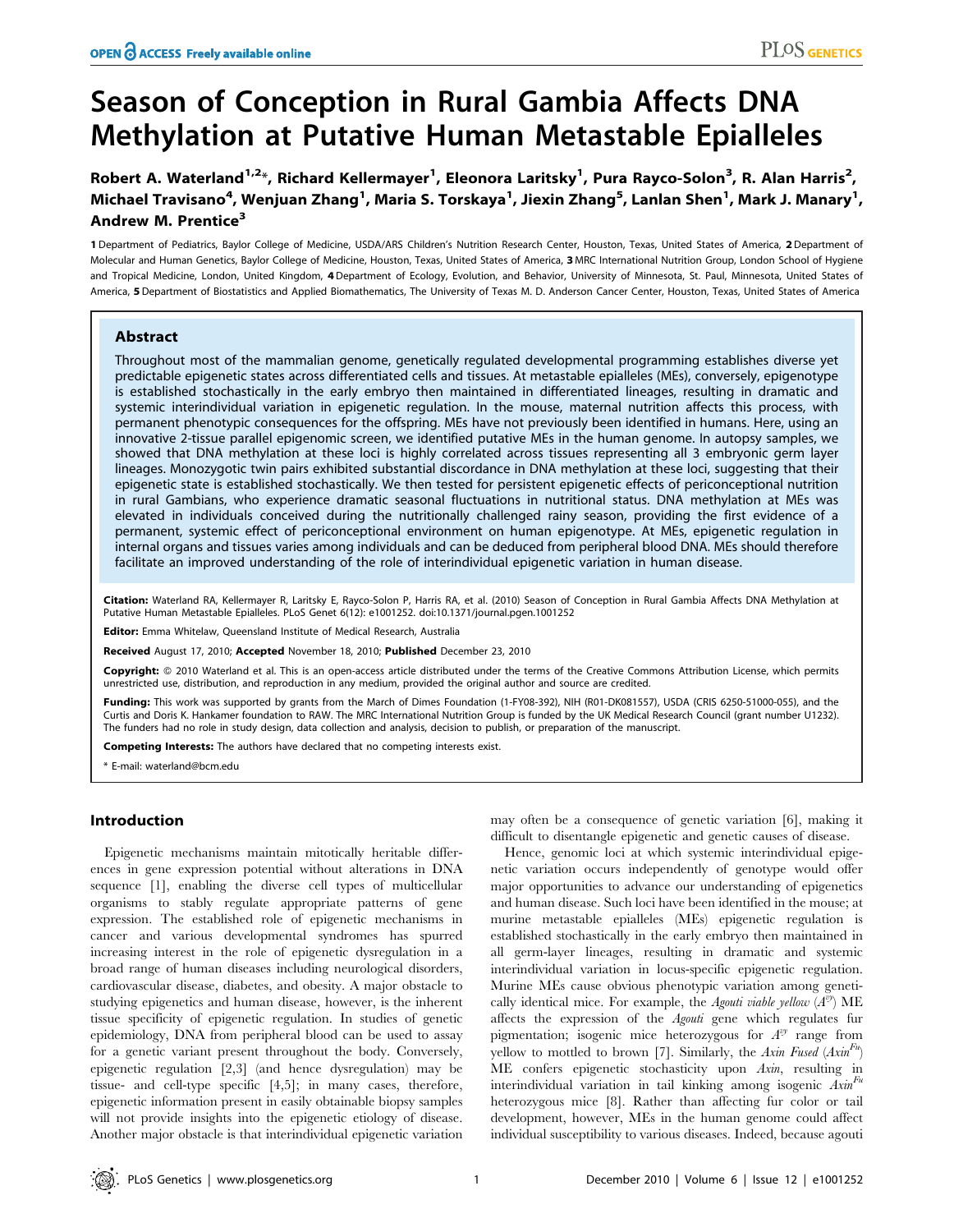#### Author Summary

There is growing interest in the possibility that interindividual epigenetic variation plays an important role in a broad range of human diseases. The tissue-specificity of epigenetic regulation, however, will in many cases make it difficult to obtain the appropriate tissues in which to perform large-scale studies linking epigenetic dysregulation to disease. We have used an innovative two-tissue DNA methylation screen to identify genomic regions that exhibit interindividual epigenetic variation which occurs systemically—i.e. similarly in all tissues. Such regions called metastable epialleles—have previously been identified in mice because they cause visible phenotypic variation amongst genetically identical individuals. Indeed, we found that even monozygotic twins show substantial epigenetic discordance at these loci. Further, we show that, as in mice, establishment of DNA methylation at these putative human metastable epialleles is labile to maternal environment around the time of conception. Metastable epialleles should facilitate an improved understanding both of the role of interindividual epigenetic variation in human disease and of the effects of early environment on the establishment of human epigenotype.

protein binds antagonistically to the melanocortin 4 receptor in the hypothalamus [9], yellow  $A^{\nu\nu}/a$  mice become hyperphagic and obese, illustrating how epigenetic dysregulation at MEs can result in metabolic disease.

Maternal nutrition and other environmental exposures before and during pregnancy influence the stochastic establishment of epigenetic regulation at murine MEs, with permanent phenotypic consequences [10–12]. Hence, if MEs can be identified in humans, they would not only facilitate an advanced understanding of the role of epigenetics in human disease, but also provide excellent candidate loci at which to test epigenetic pathways in the developmental origins hypothesis, which proposes that early environmental influences affect developmental mechanisms, causing permanent metabolic changes that affect risk of adult disease [4,13]. Of various interacting epigenetic mechanisms including cytosine methylation in DNA, covalent histone modifications, and autoregulatory DNA binding proteins, DNA methylation is recognized as the most stable epigenetic mark [14], making it a prime candidate to mediate the life-long epigenetic changes postulated in the developmental origins paradigm [5,13].

Here, we have designed an innovative epigenomic screen based upon the epigenetic characteristics of murine MEs, and have screened for MEs in the human genome. We provide evidence that MEs do exist in humans. At the loci we identified, systemic interindividual variation in DNA methylation was confirmed in autopsy samples, and stochastic establishment of epigenotype was supported by epigenetic discordance within monozygotic (MZ) twin pairs. Further, by studying children conceived during different seasons in rural Gambia we show that, as in mice, developmental establishment of DNA methylation at such sites is responsive to maternal environment around the time of conception.

#### Results

We devised a human genome-scale screening approach based on a definitive characteristic of murine MEs: systemic interindividual variation in DNA methylation [11,12]. Genomic DNA from peripheral blood leukocytes (PBL) and hair follicles (HF) (mesodermal and ectodermal lineages, respectively) of 8 healthy Caucasian adults was screened for interindividual differences in DNA methylation by methylation-specific amplification microarray [15] (MSAM). We employed a parallel, 2-tissue interindividual cohybridization design: the same four interindividual comparisons (matched for age and sex) were performed in both PBL and HF DNA (Figure 1). Consistent with previous studies [2,16], most CpG sites assayed did not show measurable interindividual differences in methylation (Table S1). Moreover, interindividual differences were more often observed in a single tissue than in both tissues (Table S1). Nonetheless, our approach identified 107 genomic loci exhibiting concordant interindividual MSAM differences in both tissues (Table S2A).

MSAM is based upon serial digestion of genomic DNA with the methylation sensitive/insensitive isoschizomers SmaI and XmaI; our screen could therefore detect genetic variation in addition to systemic epigenetic variation. Indeed, initial attempts to validate several candidates by bisulfite pyrosequencing failed to detect differences in DNA methylation and instead identified single nucleotide polymorphisms (SNPs) within SmaI/XmaI sites. We bioinformatically annotated all potentially informative human SmaI/XmaI intervals with a known SNP within either SmaI/XmaI



Figure 1. Two-tissue MSAM screen. (A) Agarose gel images showing MSA product from PBL and HF genomic DNA of the 8 individuals included in the screen. MSA amplifies methylated SmaI/XmaI intervals ranging from  $<$ 100 bp to 2 kb. (B) Results of the MSAM screen at chromosome 2 for one pair of PBL and HF interindividual cohybridizations. Each bar represents the average of all probes within a single Smal/Xmal interval on chromosome 2. The y axis is a  $log_{10}$ transformation of the P value of the interindividual signal ratio. Red and blue bars represent positive and negative interindividual differences, respectively, with  $P<10^{-4}$ . Smal/Xmal intervals showing concordant interindividual differences in PBL and HF are ME candidates; the location of the hit at PAX8 is indicated. doi:10.1371/journal.pgen.1001252.g001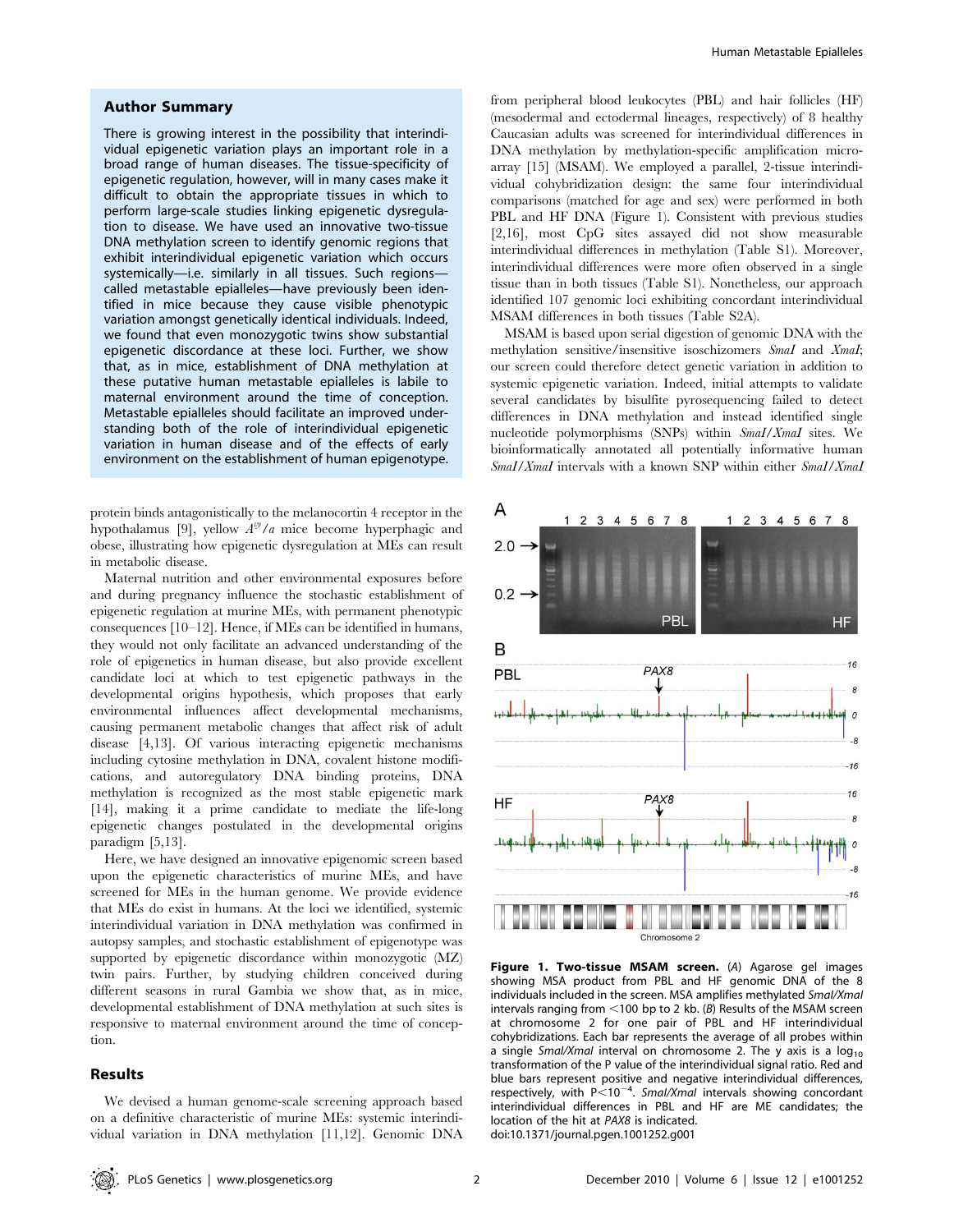site (CCCGGG). SNPs that introduce a SmaI/XmaI site within a consensus SmaI/XmaI interval also could affect the MSAM signal, and were likewise annotated. Of 107 SmaI/XmaI intervals originally identified in our screen, 34 were associated with SmaI/ *XmaI* SNPs, a significant over-representation ( $P = 1.3 \times 10^{-8}$ ). After excluding these (Table S2B), we observed that the remaining 73 candidate MEs tended to localize in subtelomeric regions (Figure S1A). Given the propensity for copy number variation in subtelomeric regions [17], we identified all potentially informative SmaI/XmaI intervals located within known human copy number variants and segmental duplications. Nearly half (35) of the remaining 73 candidate MEs were located within these genetically variable regions, many more than expected by chance  $(P = 2.1 \times 10^{-23})$ . After excluding these (Table S2C), the subtelomeric localization was eliminated (Figure S1B).

Excluding all candidate SmaI/XmaI intervals associated with known SNPs, copy number variants, and segmental duplications is extremely conservative, and likely excludes MSAM hits that are in fact caused by interindividual variation in DNA methylation. Indeed, 2 hits in which interindividual DNA methylation differences had already been validated before we performed the bioinformatic filtering were among the affected intervals: the interval at ZNF696 is associated with a SmaI/XmaI SNP, and that at  $FLJ20433$  is within a copy number variant. These 2 loci were retained in the final list of candidate MEs, bringing the number to 40. Of 13 we analyzed by bisulfite pyrosequencing, interindividual variation in PBL and HF DNA methylation was confirmed in 8. (Failure to validate could be caused by uncharacterized SNPs and CNVs, inability to assay both of the informative SmaI/XmaI sites, or low overall methylation levels.)

Our screen was performed using DNA from Caucasians, using 2 tissues that can be sampled relatively non-invasively. To verify concordance across tissues derived from all 3 germ layers, and determine if interindividual epigenetic variation at candidate MEs is conserved across genetically divergent populations, post-mortem liver, kidney and brain tissue was obtained from 8 Vietnamese motor vehicle accident victims (healthy donors). Of the 8 genomic regions with confirmed interindividual variation in DNA methylation in the Caucasian PBL and HF samples, 5 (BOLA3, FLJ20433, PAX8, SLITRK1, and ZFYVE28) showed interindividual variation that was highly correlated among liver, kidney, and brain in the Asian sample (Figure 2A–2E, and Table S3). (SLITRK1 was exceptional in that methylation in brain did not correlate with that in liver and kidney (Figure 2E). This is potentially analogous to the murine  $Axin^{Fu}$  ME, at which DNA methylation in tail differs from that in all other tissues [11].) For comparison, we similarly analyzed regions within IGF2, GNASAS, and IL10, at which DNA methylation in PBL DNA has been associated with early famine exposure [18,19]. Although substantial interindividual variation in DNA methylation was confirmed at these loci, not a single statistically significant inter-tissue correlation was found (Figure 2F–2H, and Table S3).

To identify specific genomic characteristics that may confer the special epigenetic behavior of these loci, we bioinformatically compared 6 kb windows encompassing the 40 putative ME SmaI/ XmaI intervals and 5000 'control' intervals on the array. We assessed several characteristics of associated CpG islands, as well as the distribution of various classes of tranposable elements (Figures S2, S3, S4, S5, S6, S7, S8, S9). The only significant finding was in the distribution of long-terminal repeat (LTR) retrotransposons; these were depleted at and distributed symmetrically around control intervals, but preferentially localized downstream of putative ME intervals  $(P = 0.001)$  (Figure S7). Although clearly insufficient to explain epigenetic metastability, this finding is

noteworthy in that nearly all known murine MEs are associated with intracisternal A particle LTR-retrotransposons [20,21].

Our aim was to identify interindividual epigenetic variation that occurs stochastically; the multiple-tissue screening approach could, however, also detect epigenetic variation associated with genetic variation [6,22,23]. Indeed, while performing pyrosequencing validation of one candidate ME, ZNF696, a proximal SNP was identified that explained most of the interindividual variation in methylation (Figure S10). To attempt to rule out such effects, one could map the genomic region flanking each candidate ME to identify haplotype blocks correlated with methylation status. But effects of genetic variation on DNA methylation can occur in cis over tens or even hundreds of kb [23,24], or in trans [25]. By genetic mapping alone, therefore, it is virtually impossible to exclude that the systemic interindividual epigenetic variation at these select loci is attributable to genetic variation.

Epigenetic discordance within pairs of MZ twins would provide support that interindividual epigenetic variation at our candidate MEs is truly stochastic. We measured DNA methylation at BOLA3, FL720433, and PAX8 in buccal DNA from 23 pairs of MZ twins (Figure S11). At PAX8, although there was significant intertwin correlation, about half of the variance in DNA methylation was not shared by co-twins. At *BOLA3* and *FL720433* there was no inter-twin correlation. These data provide evidence that the interindividual epigenetic variation at our candidate MEs is not genetically mediated.

Another way to determine whether the epigenetic variation at these loci is truly stochastic is to test for an early environmental effect. Unlike interindividual epigenetic variation that is secondary to genetic variation, the stochastic epigenetic variation at bona fide MEs can be influenced by maternal nutrition during early embryonic development [10–12]. Demonstrating an effect of periconceptional nutrition on DNA methylation at the identified genomic regions would therefore provide further support that they are MEs. The rural villagers in West Kiang, the Gambia are subsistence farmers whose nutritional status varies dramatically by season. During the rainy season (July–November) depletion of food stores from the previous harvest, combined with an intense agricultural workload, causes negative energy balance and consequent effects on reproductive outcomes [26]. Relative to the dry season, average birth weight during the rainy season is 200–300 g lower and the incidence of small for gestational age infants is doubled [27]. Importantly, seasonal effects on fetal development persist to affect adult mortality in this population [28], but the underlying biologic mechanisms remain unknown.

To test the hypothesis that periconceptional nutrition affects developmental establishment of DNA methylation at candidate MEs, we compared DNA methylation in peripheral blood leukocytes (PBL) of Gambian children conceived during either the dry or the rainy season. Effects of seasonality vary from year to year; we therefore used retrospective birth weight data to identify 1991, 1994, 1995, 1997, and 1998 as years with strong effects of seasonality (Figure S12). Individuals conceived during August– September (rainy season) were compared with those conceived during March–May (dry season), matching for sex and year of conception  $(n = 30$ /season). Blood was collected from the children at age  $8.9\pm0.5$  years (mean  $\pm$  sem); age at blood collection did not differ between the season of conception groups. Preliminary analyses of the DNA methylation data showed a highly significant (season of conception)  $\times$  (year of conception) interaction  $(P = 0.005)$ , indicating that the effect of seasonality was not consistent in all years. Examining the effects in each year indicated that 1997 was an outlier. Excluding individuals conceived in 1997 eliminated the (season of conception)  $\times$  (year of conception)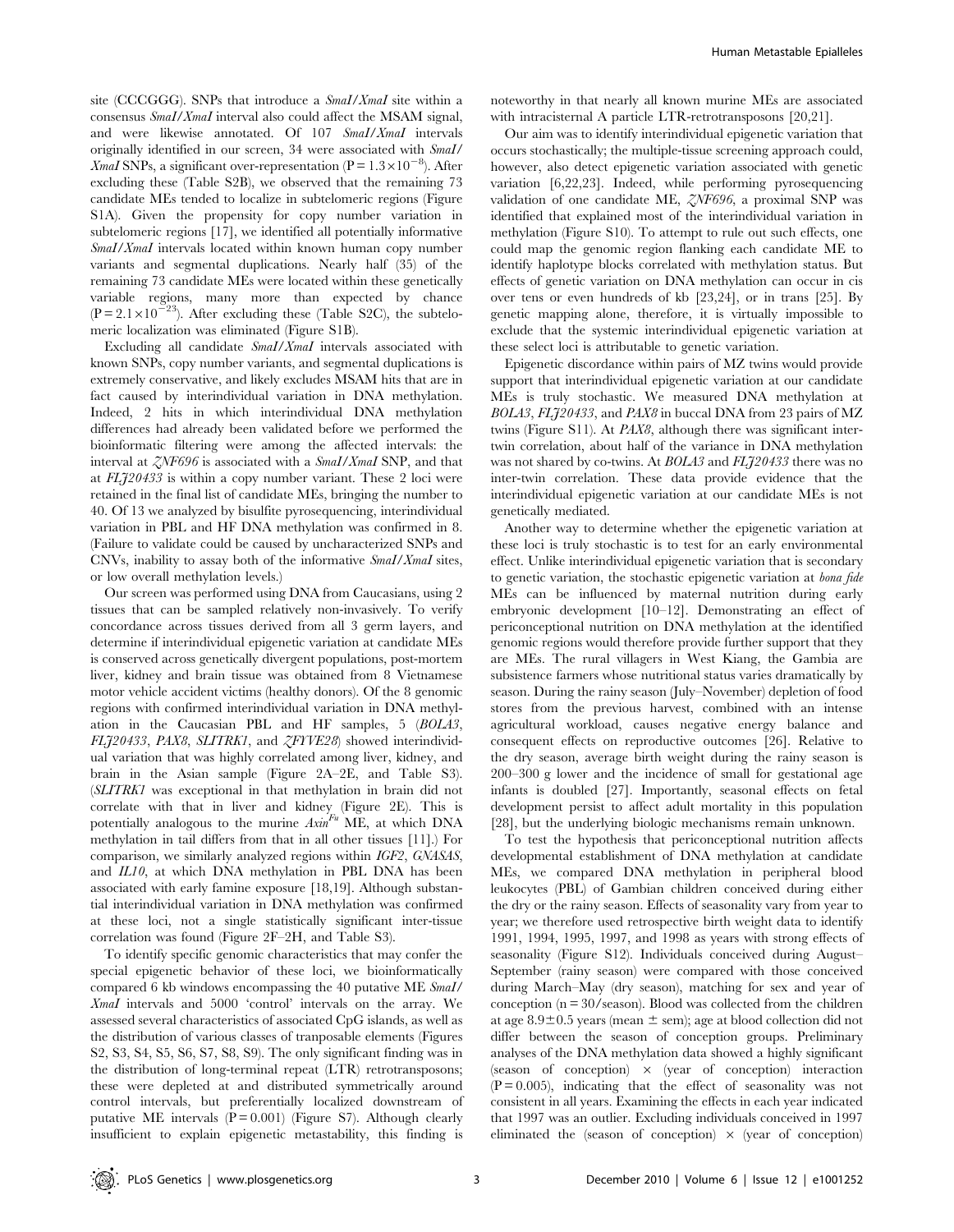

Figure 2. Candidate MEs, but not control genes, show systemic interindividual variation in DNA methylation. (A–E) Scatter plots illustrating inter-tissue correlation of interindividual differences in DNA methylation at candidate MEs BOLA3, FLJ20433, PAX8, SLITRK1, and ZFYVE28. The top of each panel indicates the genomic region. Vertical lines represent CpG sites, and gray horizontal bars represent CpG islands. The CpG sites covered by each pyrosequencing assay are indicated by an asterisk. All 5 candidate MEs show significant inter-tissue correlation, indicating systemic interindividual variation in DNA methylation. (F–H) Control genes IGF2, GNASAS, and IL10 exhibit interindividual variation in DNA methylation comparable to that of the candidate MEs, but there is no significant inter-tissue correlation. (Correlation coefficients and P values for all regions are provided in Table S3.) doi:10.1371/journal.pgen.1001252.g002

interaction ( $P = 0.17$ ) and left  $n = 25$  individuals per season, representing four years (1991, 1994, 1995, and 1998) in subsequent analyses.

Since maternal supplementation with dietary methyl donors increases DNA methylation at MEs in murine offspring [10–12], we anticipated that DNA methylation would be reduced in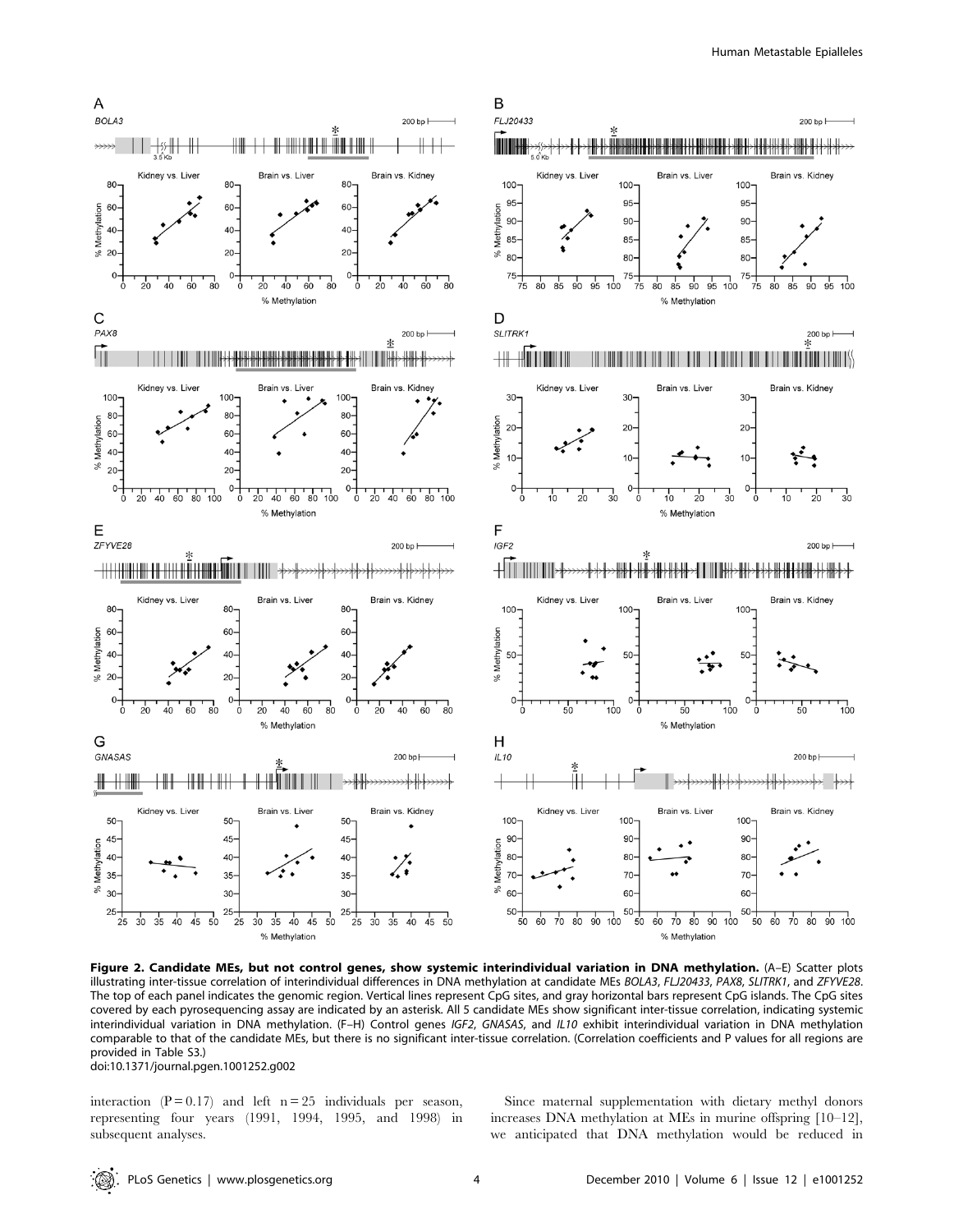individuals conceived during the nutritionally challenged rainy season. We found the opposite. At all 5 putative MEs, DNA methylation was significantly higher among individuals conceived during the rainy season (Figure 3A). The overall effect of season of conception on DNA methylation at the 5 MEs combined was highly significant  $(P = 0.0001)$ . (Detailed statistical analyses provided in Text S1.) Unlike persistent changes in DNA methylation associated with periconceptional famine exposure [18,19] the effect sizes at the genomic regions we identified were not subtle; rainy season conception was associated with absolute methylation increments of over 10% at both PAX8 and ZFYVE28 (Figure 3A). To determine if the association of season of conception with DNA methylation might be due to chance genetic differences between the groups (such as, for example, differences in one carbon metabolism), we compared DNA methylation at generic LINE1 elements (an indicator of genome-wide methylation [29]) and the same 3 'control' genes studied in the Asian sample (IGF2, GNASAS, and  $IL10$ . Contrary to large studies which have associated early famine exposure with subtle persistent changes in DNA methylation at IGF2, GNASAS, and IL10 [18,19], we found no effect of season of conception in the non-ME control regions, either singly or combined (Figure 3B), indicating that developmental establish-



Figure 3. DNA methylation at putative MEs is influenced by season of conception in the Gambia. (A) Percent methylation at putative MEs BOLA3, FLJ20433, PAX8, SLITRK1, and ZFYVE28 in PBL DNA of Gambian children, relative to season of conception. Each circle represents one individual, and the black lines represent group means (n = 25/group). At all 5 genomic regions, DNA methylation is higher in individuals conceived in the nutritionally challenged rainy season (BOLA3 P = 0.03, FLJ20433 P = 0.03, PAX8 P = 0.02, SLITRK1 P = 0.006, ZFYVE28 P = 0.002; overall P = 0.0001). (B) At generic LINE1 elements, as well as at 3 control genes (IGF2, GNASAS, and IL10), DNA methylation in these same individuals is not correlated with season of conception (overall P = 0.24), indicating that establishment of epigenotype at the regions we have identified is particularly labile to periconceptional environment. doi:10.1371/journal.pgen.1001252.g003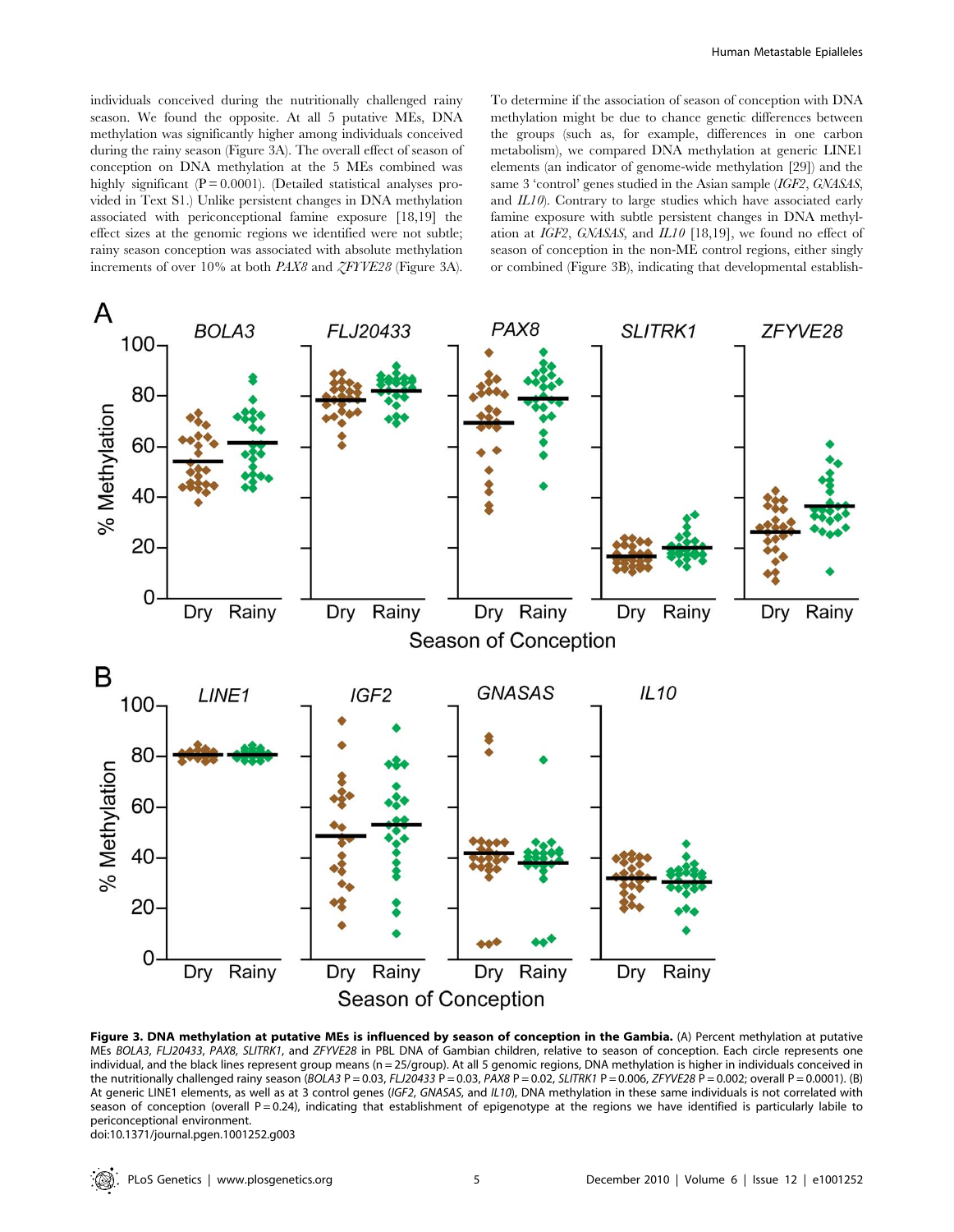ment of DNA methylation at MEs is exceptionally sensitive to maternal environment.

The overall effect of season of conception at these putative MEs is especially compelling given that each individual's DNA methylation at one was generally not predictive of methylation at others (Table S4), meaning that stochasticity at these genomic regions is not coordinated. Underscoring the broad relevance of these findings, the genomic loci we identified exhibit similar epigenetic behavior across genetically distinct human populations (Figure S13) indicating that they are ancestral features of the human genome.

# Discussion

Murine MEs have attracted extensive study because of their mysterious ability to cause dramatic phenotypic variation among isogenic animals [7,21,30,31]. Viewed by some as an epigenetic oddity, however, their relevance to humans has been questioned [32]. Here, we have for the first time identified elements that are likely to be human MEs, which are characterized by stochastic and systemic interindividual epigenetic variation. These loci exhibit similar interindividual variation in DNA methylation across tissues derived from all 3 germ layers of the early embryo, indicating setting of epigenotype prior to gastrulation. Epigenetic discordance at these genomic loci within MZ twin pairs indicates that establishment of their epigenetic state is determined not genetically, but stochastically. Further, as at murine MEs [10–12], developmental establishment of epigenotype at these loci is exquisitely sensitive to maternal periconceptional environment.

Interindividual epigenetic variation that is both systemic and stochastic has not been previously documented in humans. In many cases human interindividual epigenetic variation has been found to be caused by genetic variation [6,22,23]. Recent studies of MZ twin pairs have identified epigenetic differences that occur independent of genetic variation [33,34], but since those differences were studied only in specific tissues it is not clear if they occur systemically. Our results suggest that interindividual epigenetic variation is more often tissue-specific than systemic. Only about half of the SmaI/XmaI intervals showing interindividual variation in PBL, and 15% of those showing interindividual variation in HF, exhibited consistent interindividual variation in both tissues (Table S1).

A key issue is whether establishment of epigenotype at the loci we have identified is truly stochastic. One might argue that the systemic interindividual differences in DNA methylation could be caused by genetic variation, but two pieces of evidence suggest otherwise: the epigenetic discordance within MZ twin pairs, and the effect of season of conception. We must, however, note some caveats. Since we studied DNA methylation in only one tissue from MZ twins, we can not definitively say the observed MZ twin discordance arose in the very early embryo. Future studies should examine ME methylation in MZ twins using DNA from multiple tissues representing the three embryonic germ layers. Likewise, in the Gambian studies, we studied DNA methylation in only one tissue. Hence, although the most parsimonious interpretation of the season of conception effect on PBL DNA methylation is an environmental influence on the early embryo, other interpretations are plausible. For example, if 3 months of age (i.e. 1 year after conception) is a critical window for developmental epigenetics in PBL, there could be a seasonal influence on these processes. Alternatively one could postulate reverse causality, whereby physiological changes induced by seasonal influences on development lead to secondary alterations in DNA methylation. Studying the effect of season of conception on ME DNA methylation in

multiple tissues (which is currently underway) will test both of these alternative hypotheses. It is unlikely that postnatal seasonal effects or secondary effects of altered physiology would induce similar epigenetic changes in diverse tissues.

Although DNA methylation at the PAX8 ME was significantly correlated within MZ twin pairs (Figure S11), this does not necessarily indicate a genetic effect on epigenotype. If setting of epigenotype at MEs occurs prior to blastocyst cleavage during MZ twinning, both members of an MZ twin pair could carry concordant epigenetic states at MEs, despite stochastic establishment. Given the different timing of blastocyst cleavage in dichorionic vs. monochorionic MZ twins, examining ME DNA methylation among these different subtypes of MZ twin pairs may prove informative.

The identification of human MEs should advance the study of epigenetics and human disease. Because individually-variable DNA methylation at these loci exhibits little tissue-specificity, epigenetic dysregulation in pathophysiologically relevant tissues such as thyroid and brain, for example, can be inferred from PBL DNA. Indeed, among the putative MEs we identified are genes implicated in hypothyroidism (PAX8) [35], and Tourette's syndrome (SLITRKI) [36]. Such sites therefore represent excellent candidate loci for future studies of epigenetic epidemiology which will utilize existing DNA sample collections to explore associations between epigenetic variation and human disease. Moreover, given their epigenetic lability to early environmental influences, human MEs may enable the elaboration of mechanistic pathways linking early environment to later risk of disease [4,37]. To the extent that epigenetic variation at MEs is associated with diseases such as cardiovascular disease, type-2 diabetes, and obesity, we may better understand how early nutrition and other environmental exposures predict adult risk of these diseases [5].

By no means should it be inferred that MEs are the sole genomic substrate for early environmental influences on epigenetic regulation. Extensive data from animal [38,39] and human studies [18,19] indicate that environmental factors affect epigenetic processes over a broad range of developmental periods, with long-term consequences. Stochastic establishment of epigenotype at MEs, however, does appear to be particularly sensitive to periconceptional environment. For example, by studying 60 famine-exposed humans and their unexposed same sex-siblings, Heijmans et al detected persistent effects of periconceptional famine exposure on PBL DNA methylation at the IGF2 DMR [18], GNASAS, and IL10 [19]. Here, we show that seasonal variation in periconceptional nutrition – likely a milder perturbation – induced significant changes in DNA methylation at all 5 putative MEs studied, but not at the IGF2 DMR, GNASAS, or IL10. Moreover, unlike epigenetic changes that occur only in specific tissues, environmentally-induced epigenetic changes at MEs affect the entire body, and are therefore more likely relevant to human physiology and disease.

Enormous interest in transgenerational epigenetic inheritance has recently been stimulated by provocative data indicating that environmental influences during development might affect the health of subsequent generations [40,41]. Since transgenerational epigenetic inheritance is known to occur at murine MEs [7,30], it is logical to consider whether MEs may likewise provide opportunities to understand non-genetic inheritance in humans.

Our findings raise additional questions for future study. First, what causes epigenetic metastability? The stochastic establishment of epigenotype at MEs must fundamentally be a consequence of the genetic sequence in these genomic regions. Indeed, known murine MEs result from transposition of retrotransposons in or nearby genes [21]. But among the genomic loci identified here, no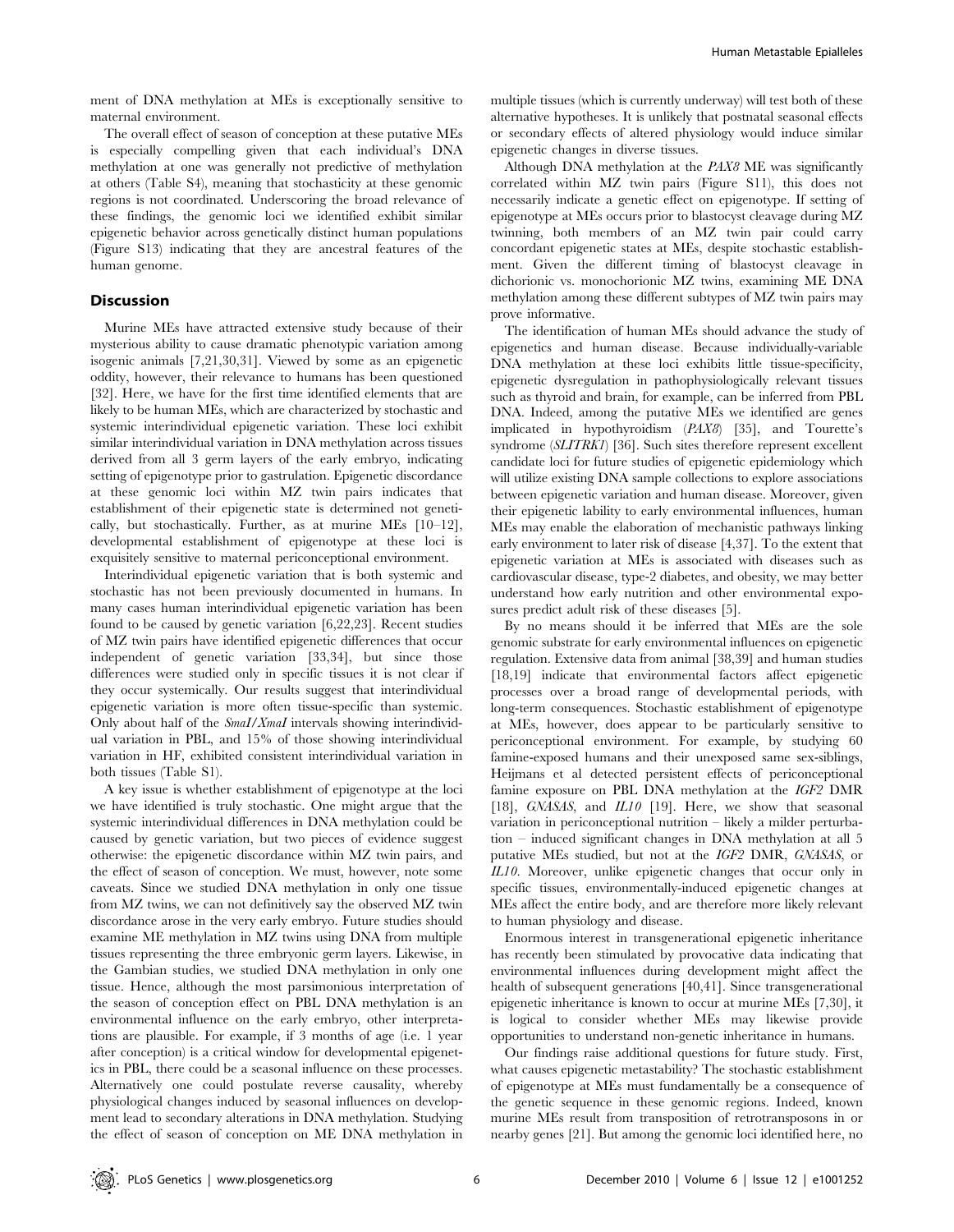obvious genetic signature of epigenetic metastability was detected. Since our screen was limited to genomic regions containing multiple SmaI/XmaI sites, we detected only a subset of human MEs. Our parallel, 2-tissue screening approach is, however, adaptable to various epigenomic platforms and should enable the identification of many more human MEs. It may then be possible to gain a better understanding of the molecular basis of epigenetic metastability. Second, we still know very little about exactly how maternal nutrition before and during pregnancy affects establishment of epigenotype at MEs. Contrary to our expectations, Gambian individuals conceived in the nutritionally challenged rainy season gained DNA methylation at these putative MEs, emphasizing that our original conjecture that hunger would be associated with a functionally-limiting methyl donor deficiency was overly simplistic. In light of earlier findings that maternal blood folate levels paradoxically increase during the rainy season in the Gambia [42] (potentially due to increased consumption of leafy vegetables), our data suggest that rather than energy intake, availability of one-carbon donors is of key importance. Studies in mouse models and humans are currently underway to improve our understanding of how maternal dietary and other environmental exposures (e.g. insecticides [43] or naturally occurring toxins [44]) affect developmental epigenetics in the preimplantation embryo.

In summary, we have provided strong evidence that stochastic establishment of epigenetic regulation occurs at specific human genomic loci, resulting in interindividual epigenetic variation that affects tissues from all 3 germ layers and persists to adulthood. We have shown that seasonally variable maternal periconceptional exposures affect this stochastic process. Systemic and persistent epigenetic imprints at these loci are likely to be found among diverse human populations that experience seasonal variation in nutritional sufficiency [27,45,46] or other environmental exposures during early embryonic development.

# Materials and Methods

#### Sample collection and DNA isolation

Caucasians. Tissue samples from 8 healthy adults (Table S5) were collected in accordance with institutional IRB regulations. Peripheral blood leukocytes were isolated by ficoll gradient centrifugation. Hair follicles (30–50) were obtained by plucking scalp, eyebrow, or shin hair from the same 8 individuals. Tissues were stored at  $-80^{\circ}$ C until isolation of genomic DNA by proteinase-k digestion and phenol-chloroform extraction [47].

Asians. Post-mortem liver, kidney, and brain tissues from 8 Vietnamese motor vehicle accident victims (Table S6) were obtained from a human tissue bank (ILSbio, LLC, Chestertown, MD, USA). The tissues were collected under IRB approved protocols ensuring donor confidentiality. Tissues were flash-frozen upon excision and stored at  $-80^{\circ}$ C until isolation of genomic DNA by proteinase-k digestion and phenol-chloroform extraction [47]. Before DNA isolation, tissue was blotted on absorbent paper to remove excess blood.

MZ twins. Malawian twins were being followed in a special clinic as part of a larger study of the gut microbiota in malnutrition. Permission for sample collection and testing was obtained from the College of Medicine Research and Ethics Committee, University of Malawi. Saliva samples (Table S7) were collected using foam swabs inserted into the buccal cavity until saturated, usually for 3–5 minutes, and then placed in the Oragene preservative (DNA Genotek Inc, Kanata, Ontario). DNA was isolated as recommended by the manufacturer (DNA Genotek).

Gambians. The DNA samples were part of a DNA collection from all the residents of 3 rural villages in West Kiang, namely Keneba, Kantong Kunda and Manduar, the Gambia; the field work and DNA collection have been described [48]. Peripheral blood (5–10 ml) was extracted from consenting subjects (Table S8) according to guidelines established by the Gambia Government/ MRC Laboratories Joint Ethics Committee. Children were generally healthy at the time of blood sampling, with no overt clinical infection. DNA extraction was performed in MRC Keneba, by a salting-out procedure [49]. DNA samples were transported to the MRC Human Genetics Laboratory at Fajara for quantification and stored at  $-20^{\circ}$ C.

#### MSAM screen

MSAM was performed as previously described [15], using a starting quantity of  $0.5 \mu$ g genomic DNA. MSA products from 2 individuals were differentially dye-labeled and cohybridized to a custom  $4\times44k$  array. Array probes were within potentially informative SmaI/XmaI intervals (60–1500 bp) and were selected from Agilent's proximal promoter and CpG island probe libraries (Agilent Technologies, Santa Clara, CA, USA). The 43,222 probes on the array cover 19,187 SmaI/XmaI intervals (average 2.3 probes/interval). Genomic coordinates are based upon hg18 (NCBI Build 36.1). Relevant details of the microarray experiment, including experimental design, microarray probe listing, and hybridization data sets are available in the GEO database (http:// www.ncbi.nlm.nih.gov/geo/) (accession  $\#$  GSE19823).

Four 2-individual MSAM comparisons (Table S5) were performed using PBL DNA, and the same four 2-individual comparisons were performed using HF DNA (incorporating a dye swap) (Table 1).

The analysis was performed at the level of  $Small/Xmal$  interval; average and median signal intensity, signal ratio, and P value of all probes within each SmaI/XmaI interval were calculated. Candidate MEs were identified as follows. For a given paired comparison (say comparison A) we selected all SmaI/XmaI intervals with both an average  $A_1/A_2$  signal ratio >1.8 or <0.556 and median P<0.0002 in both PBL and HF. All candidates identified in this manner were further filtered to eliminate those in which the 2 tissues showed discordant interindividual ratios in any of the other pairwise comparisons; only SmaI/XmaI intervals for which the ratio of the PBL:HF signal ratios was  $>0.445$  and  $<2.25$  for all comparisons (A, B, C, D) were retained. (If there is no tissuespecificity in DNA methylation, this 'ratio of ratios' equals 1. The maximum departure from this we allowed (2.25) corresponds to a signal ratio of 1.5 in one tissue and 0.667 in the other.) This procedure resulted in the 107 candidate MEs listed in Table S2A.

#### Bioinformatic analyses

Identification of SmaI/XmaI intervals potentially affected by genetic variation. We identified 90,807 Smal/ XmaI human genomic intervals between 60–1500 bp based on the hg18 genome version. We then used the UCSC Genome Browser

| <b>Table 1.</b> Four 2-individual comparisons performed using HF |  |
|------------------------------------------------------------------|--|
| DNA (incorporating a dye swap).                                  |  |

| <b>Comparison</b> | <b>Individuals</b> |
|-------------------|--------------------|
| $\frac{A}{B}$     | $A_1$ vs. $A_2$    |
|                   | $B_1$ vs. $B_2$    |
| $\overline{C}$    | $C_1$ vs. $C_2$    |
|                   | $D_1$ vs. $D_2$    |

doi:10.1371/journal.pgen.1001252.t001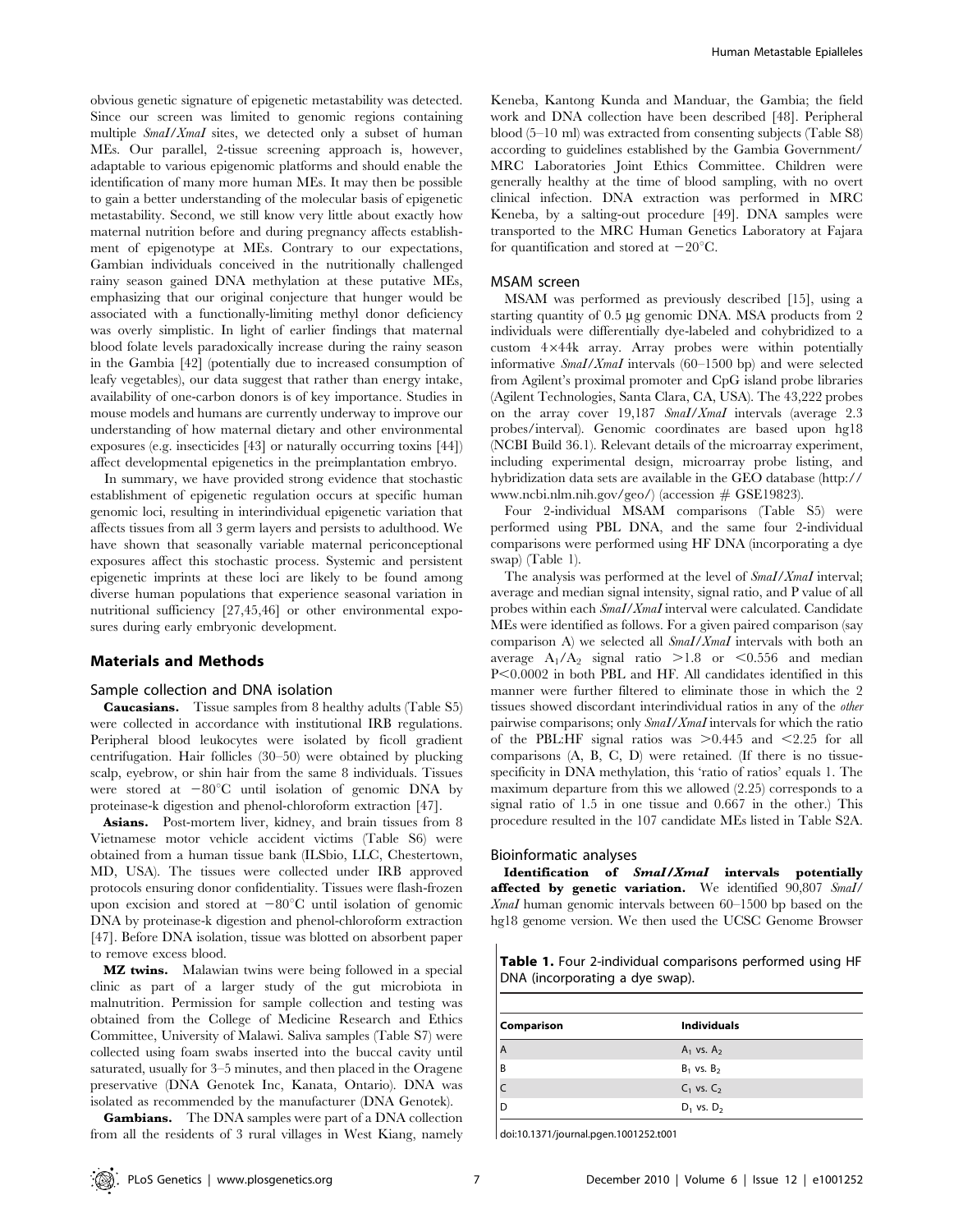SNPs (129) track (http://genome.ucsc.edu/cgi-bin/hgTrackUi?g = snp129) to identify those in which a SNP disrupts a  $Small/Xmal$  site  $(N = 10,651)$ , introduces a new *XmaI/SmaI* site within the consensus interval  $(N = 867)$ , or both  $(N = 425)$ . We used the Centre for Applied Genomics Database of Genomic Variants, version variation.hg18.v7.mar.2009.txt (http://projects.tcag.ca/variation/) to identify SmaI/XmaI intervals located within CNVs, and the UCSC Genome Browser Segmental Duplications track (http://genome.ucsc. edu/cgi-bin/hgTrackUi?g = genomicSuperDups) to identify SmaI/ XmaI intervals located within segmental duplications. A total of 8631 SmaI/XmaI intervals were found to be located within CNVs or segmental duplications.

Genomic features in vicinity of MEs. The genomic contexts of the ME intervals  $(n = 40)$  and control intervals  $(n = 5026)$  were investigated by determining the distance from the midpoint of the intervals to genomic annotations within 3000 bp upstream and downstream. Genomic annotations were obtained from the CpG island and RepeatMasker tracks from the UCSC Genome Browser Human hg18 build (http://genome.ucsc. edu/). All CpG islands in addition to SINE, Alu, LINE, LTR, Simple Repeats and Low Complexity repeats were examined.

#### Quantitative analysis of DNA methylation

Site-specific analysis of CpG methylation was performed by bisulfite pyrosequencing. Genomic DNA  $(0.5-2 \mu g)$  was bisulfite modified [38] and pyrosequencing was performed as previously described [50]. The quantitative performance of each pyrosequencing assay was verified by measuring methylation standards comprised of known proportions of unmethylated (whole genomeamplified) and fully methylated (SssI-treated) genomic DNA [50]. For initial validation of interindividual variation at candidate SmaI/XmaI intervals, DNA methylation was, whenever possible, measured at both SmaI/XmaI sites. Subsequent characterization (measurements in other populations, etc) was performed in the vicinity of the SmaI/XmaI site showing the greatest interindividual variation.

We assessed interindividual variation in the Caucasian samples at 13 of the 40 candidate MEs identified in the MSAM screen: AK098581, AXIN2, BOLA3, FLJ20433, ITPKB, MN1, PAX8, RCC1, SLITRK1, SOX10, ZNF561, ZNF696, and ZFYVE28 (primers listed in Table S9). In 5 of these (AXIN2, ITPKB, MN1, RCC1, and SOX10) the pyrosequencing assays failed to confirm interindividual variation in DNA methylation. ZNF696 was excluded because it exhibited interindividual variation in methylation that was mostly explained by genetic variation at a neighboring SNP (Figure S10). At the remaining 7 loci we examined tissue-specificity of interindividual variation in the Asian liver, kidney, and brain samples. Five (BOLA3, FL720433, PAX8, SLITRK1, and ZFYVE28) exhibited significant inter-tissue correlations in DNA methylation consistent with MEs. Two that did not (AK098581 and ZNF561) were excluded from further consideration.

### Genotyping

We selected 48 autosomal SNPs with previously demonstrated high reliability for genotyping on the Illumina platform and high minor allele frequency  $(MAF<0.3)$  in the Yoruban HapMap population (as the best surrogate we had for the Malawi population). SNPs were selected to be physically distant from each other. These were genotyped on all of the Malawian twin samples. PREST (Pedigree RElationship Statistical Test) was used to estimate the probability of the putative twins sharing 0, 1, or 2 alleles IBD (p0, p1, p2) based on the pairwise analysis of the 48 SNP markers, and the kinship coefficient estimated as

 $phi = 0.25 * p1 + 0.5 * p2$ . In the absence of genotyping error, true MZ twins are expected to have  $p0 = p1 = 0$  and  $phi = 0.5$ .

# **Statistics**

Relative enrichment of candidate ME SmaI/XmaI intervals associated with SmaI/XmaI SNPs, CNVs, and segmental duplications was analyzed by chi-square tests. Analysis of CGIs and repetitive elements in the vicinity of MEs and control intervals was performed by analysis of variance (ANOVA) (Proc GLM, SAS Version 9.2). Inter-tissue correlations in interindividual variation in methylation were assessed by Pearson correlation analysis (Proc CORR, SAS).

A REML multifactorial ANOVA (JMP Version 8.0) was used to assess factors affecting average methylation in the Gambian season of conception analysis. Methylation was measured multiple times within each individual for each locus and averaged, for a total of 539 averaged observations. Individual and locus were assessed as random factors, with locus nested within locus type (ME or control). Methylation was arcsine transformed to improve normality. Normality was assessed by Shapiro-Wilk Tests for each sample combination of gene and season of conception (18 combinations consisting of 30 individuals each). All samples were statistically indistinguishable from normal distributions, after sequential Bonferroni correction for carrying out 18 simultaneous tests. One interaction, (season of conception)  $\times$  (locus type) was investigated as an a priori test.

# Supporting Information

Figure S1 Localization of ME candidates to sub-telomeric regions is due to genetic variation. ME candidates are indicated by red tick marks. The sub-telomeric localization of SNP-filtered ME candidates (A) is eliminated upon exclusion of known CNVs and segmental duplications (B).

Found at: doi:10.1371/journal.pgen.1001252.s001 (1.09 MB TIF)

Figure S2 Length of associated CGIs is not different between control (left panel) and ME (right panel) intervals.

Found at: doi:10.1371/journal.pgen.1001252.s002 (0.41 MB TIF)

Figure S3 Average distance from associated CGIs is not different between control (left panel) and ME (right panel) intervals.

Found at: doi:10.1371/journal.pgen.1001252.s003 (0.39 MB TIF)

Figure S4 Percent GC of associated CGIs is not different between control (left panel) and ME (right panel) intervals.

Found at: doi:10.1371/journal.pgen.1001252.s004 (0.45 MB TIF)

Figure S5 Distribution of associated LINE elements is not different between control (left panel) and ME (right panel) intervals.

Found at: doi:10.1371/journal.pgen.1001252.s005 (0.58 MB TIF)

Figure S6 Distribution of associated SINE elements is not different between control (left panel) and ME (right panel) intervals.

Found at: doi:10.1371/journal.pgen.1001252.s006 (0.62 MB TIF)

Figure S7 Distribution of associated LTR retrotransposons in the vicinity of control (left panel) and ME (right panel) intervals. Compared to the symmetrical distribution of those near control intervals, LTR retrotransposons occur preferentially downstream of ME intervals  $(P = 0.001)$ .

Found at: doi:10.1371/journal.pgen.1001252.s007 (0.51 MB TIF)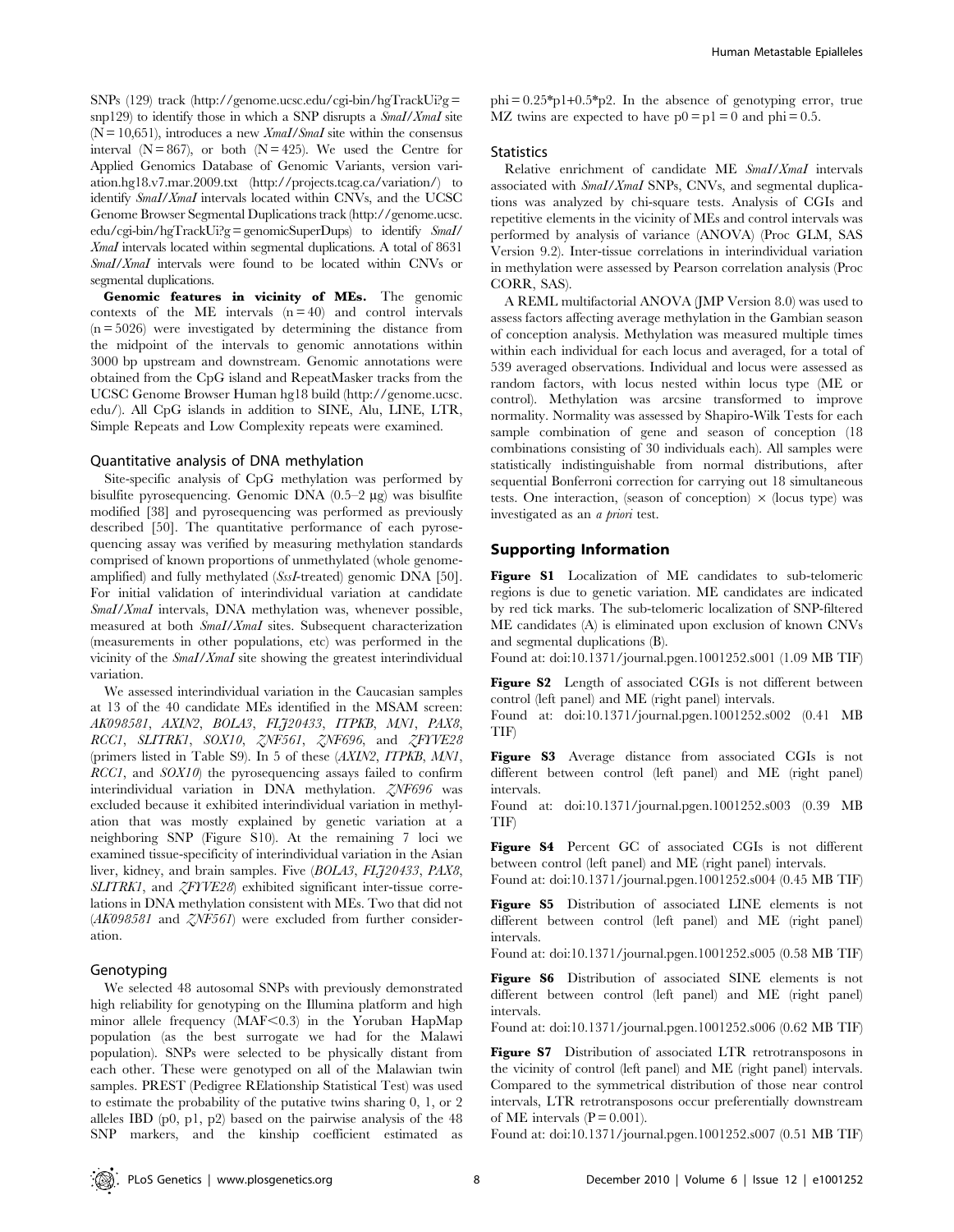Figure S8 Distribution of associated low complexity repeats is not different between control (left panel) and ME (right panel) intervals.

Found at: doi:10.1371/journal.pgen.1001252.s008 (0.49 MB TIF)

Figure S9 Distribution of associated simple repeats is not different between control (left panel) and ME (right panel) intervals.

Found at: doi:10.1371/journal.pgen.1001252.s009 (0.51 MB TIF)

Figure S10 Interindividual variation in DNA methylation is predicted by genotype at ZNF696. The top panel shows average percent methylation in Gambian PBL DNA at three CpG sites measured at ZNF696 versus genotype at a neighboring A/G polymorphism (dbSNP build 130 rs28529670) (A/A,  $n = 25$ ; A/G,  $n = 10$ ; G/G,  $n = 5$ ). The box plots indicate median (thick bar), 25th–75th percentiles (box), and 5th–95th percentiles (whiskers). The bottom panel shows representative bisulfite pyrograms for the three genotypes. A reverse sequencing primer was used; the A/G SNP is therefore detected as T/C (upward arrows). The shaded areas of the pyrograms encompass a C within a CpG site. Most interindividual variation in DNA methylation at the locus is explained by genetic variation at the A/G polymorphism.

Found at: doi:10.1371/journal.pgen.1001252.s010 (0.52 MB TIF)

Figure S11 Correlation within MZ twin pairs for percent methylation at three MEs. Correlation within MZ twin pairs (blue triangles) is compared with correlation among independent replicate PCR and pyrosequencing measurements (red diamonds). Significant inter-twin correlation is found at PAX8 (C), but in every case MZ twins show biological variation that is much greater than the measurement error.

Found at: doi:10.1371/journal.pgen.1001252.s011 (0.31 MB TIF)

Figure S12 Annual variation in the effect of seasonality on birth weight in Keneba, the Gambia. Average birth weight during the peak rainy season (August-September) is compared with that during the peak dry season (March–May). Whereas some years (such as 1993) show minimal effects of season of birth, we focused on 1991, 1994, 1995, 1997, and 1998 as years with dramatic effects of seasonality.

Found at: doi:10.1371/journal.pgen.1001252.s012 (0.20 MB TIF)

Figure S13 MEs exhibit similar variation in % methylation across diverse human populations. Average % methylation at BOLA3 (A), FLJ20433 (B), PAX8 (C), SLITRK1 (D), and ZFYVE28  $(E)$  is compared across Asians  $(n = 8)$ , Caucasians  $(n = 8)$ , and Gambians  $(n = 20)$ . The box plots indicate median (thick bar), 25th–75th percentiles (box), and 5th–95th percentiles (whiskers). Despite their genetic dissimilarity, these populations exhibit a similar range of interindividual variation in DNA methylation at each ME.

Found at: doi:10.1371/journal.pgen.1001252.s013 (0.71 MB TIF)

Table S1 Numbers of SmaI/XmaI intervals that showed tissuespecific, non tissue-specific, or no interindividual variation in MSAM signal.

#### References

- 1. Jaenisch R, Bird A (2003) Epigenetic regulation of gene expression: how the genome integrates intrinsic and environmental signals. Nat Genet 33 Suppl: 245–254.
- 2. Irizarry RA, Ladd-Acosta C, Wen B, Wu Z, Montano C, et al. (2009) The human colon cancer methylome shows similar hypo- and hypermethylation at conserved tissue-specific CpG island shores. Nat Genet 41: 178– 186.
- 3. Maunakea AK, Nagarajan RP, Bilenky M, Ballinger TJ, D'Souza C, et al. (2010) Conserved role of intragenic DNA methylation in regulating alternative promoters. Nature 466: 253–257.

Found at: doi:10.1371/journal.pgen.1001252.s014 (0.02 MB XLS)

Table S2 S2A: Candidate MEs, unfiltered. S2B: Candidate MEs, filtered for SmaI/XmaI SNPs. S2C: Candidate MEs, filtered for SmaI/XmaI SNPs and genomic variants.

Found at: doi:10.1371/journal.pgen.1001252.s015 (0.05 MB XLS)

Table S3 Inter-tissue correlation of interindividual variation in DNA methylation at MEs and control genes.

Found at: doi:10.1371/journal.pgen.1001252.s016 (0.02 MB XLS)

Table S4 Correlation matrix of average methylation in the Gambian individuals ( $N = 50$ ) at the five studied MEs. Each box indicates the Pearson correlation coefficient (top) and the P value (bottom). The two significant correlations are highlighted.

Found at: doi:10.1371/journal.pgen.1001252.s017 (0.02 MB XLS)

Table S5 Caucasian individuals represented in the original MSAM screen.

Found at: doi:10.1371/journal.pgen.1001252.s018 (0.02 MB XLS)

Table S6 Asian individuals represented in the liver, kidney, brain comparisons.

Found at: doi:10.1371/journal.pgen.1001252.s019 (0.02 MB XLS)

Table S7 Malawian individuals represented in the MZ twin studies.

Found at: doi:10.1371/journal.pgen.1001252.s020 (0.03 MB XLS)

Table S8 Gambian individuals represented in the season of conception comparisons.

Found at: doi:10.1371/journal.pgen.1001252.s021 (0.03 MB XLS)

Table S9 Primers for bisulfite-sequencing assays.

Found at: doi:10.1371/journal.pgen.1001252.s022 (0.03 MB XLS)

Text S1 Detailed statistical analyses.

Found at: doi:10.1371/journal.pgen.1001252.s023 (0.48 MB DOC)

#### Acknowledgments

We thank Adam Gillum for assistance with the figures.

#### Author Contributions

Conceived and designed the experiments: RAW RK LS MJM AMP. Performed the experiments: RK EL PRS MST. Analyzed the data: RAH MT WZ JZ. Wrote the paper: RAW PRS RAH MT LS MJM AMP.

- 4. Gluckman PD, Hanson MA, Buklijas T, Low FM, Beedle AS (2009) Epigenetic mechanisms that underpin metabolic and cardiovascular diseases. Nat Rev Endocrinol 5: 401–408.
- 5. Waterland RA, Michels KB (2007) Epigenetic Epidemiology of the Developmental Origins Hypothesis. Annu Rev Nutr 27: 363–388.
- 6. Richards EJ (2006) Inherited epigenetic variation—revisiting soft inheritance. Nat Rev Genet 7: 395–401.
- 7. Morgan HD, Sutherland HG, Martin DI, Whitelaw E (1999) Epigenetic inheritance at the agouti locus in the mouse [see comments]. NatGenet 23: 314–318.